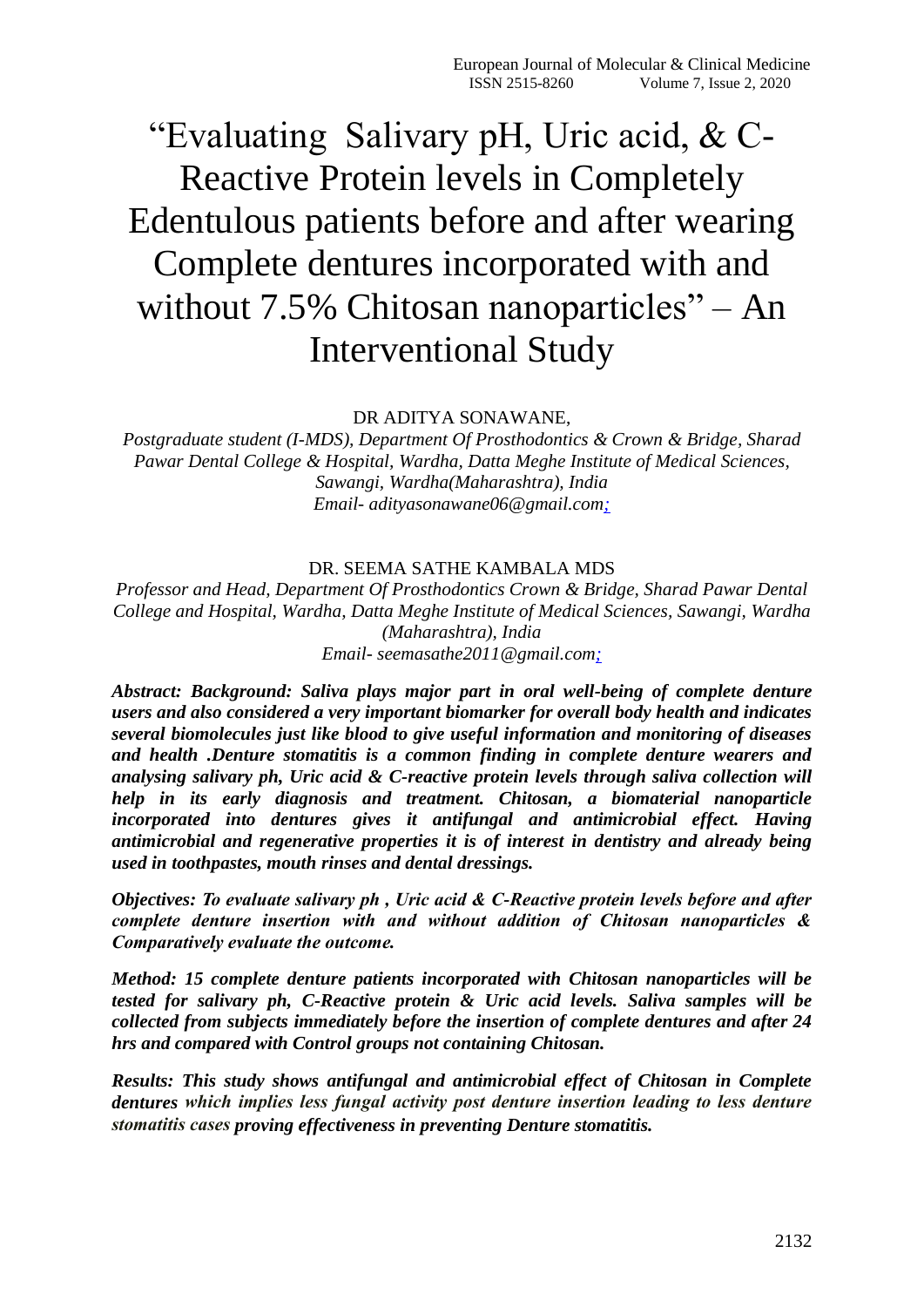*Conclusion: With this incorporation of Chitosan nanoparticles into Complete Dentures there is prevention of denture stomatitis in complete denture wearers due to antibacterial effect of added Chitosan nanoparticles*

*Keywords: Salivary ph, C - reactive protein, Uric acid, Chitosan nanoparticles*

#### **INTRODUCTION:**

Complete edentulism treatment modality includes removable complete dentures widely. They are fabricated by use of acrylic resins because of satisfactory features and show advantages over all materials advocated earlier.<sup>[1]</sup>Saliva is considered a very important biomarker for overall body health and indicates several biomolecules just like blood to give useful information and monitoring of diseases and health<sup>[2]</sup>Saliva sample collection is helpful because it is noninvasive, painless, convenient and can be taken multiple times<sup>[3]</sup>Saliva plays major part in oral well being of complete denture users, Antioxidants present in Saliva fight against free radical oxidative stress, one of dominant antioxidant is uric acid in saliva<sup>[4]</sup>Evaluating Uric acid levels before and after complete denture insertion will help in determining the antioxidant capacity in oral cavity<sup>[5]</sup>C-Reactive protein levels in saliva are useful biomarkers for inflammation but their extensive tests and analyzing has not yet been carried out and studied<sup>[6]</sup>. pH changes in oral cavity influence the onset of diseases so saliva helps in maintaining optimum pH required for healthy oral functions, pH levels in saliva after wearing complete dentures will give idea of condition of buffering capacity of oral cavity $[\sqrt[7]{}]$ Denture stomatitis is common finding with removable dentures related with colonization with microbes, prevention of growth of microbes is one of important factors[8]Chitosan, a semisynthetic amino polysaccharide is of interest in many applications as a biomaterial<sup>[9]</sup>Having antimicrobial and regenerative properties it is of interest in dentistry and already being used in toothpastes, mouth rinses and dental dressings<sup>[10]</sup>The present study will be done to find out significant changes in completely edentulous individuals due to wearing Chitosan incorporated dentures by evaluating oxidative stress indicators, inflammation and salivary buffering capacity. By proving the antimicrobial effects of Chitosan through salivary biomarkers denture stomatitis patients can be treated with good prognosis.

**AIM:** To evaluate and compare the effect of 7.5 % Chitosan incorporated complete dentures and conventional complete denture on levels of Salivary uric acid, C reactive protein and salivary pH before and after complete denture insertion.

#### **OBJECTIVES:**

1) To evaluate salivary pH before and after complete denture insertion with and without addition of Chitosan nanoparticles

2) To evaluate salivary uric acid before and after complete denture insertion with and without addition of Chitosan nanoparticles

3) To evaluate salivary C - reactive protein before and after complete denture insertion with and without addition of Chitosan nanoparticles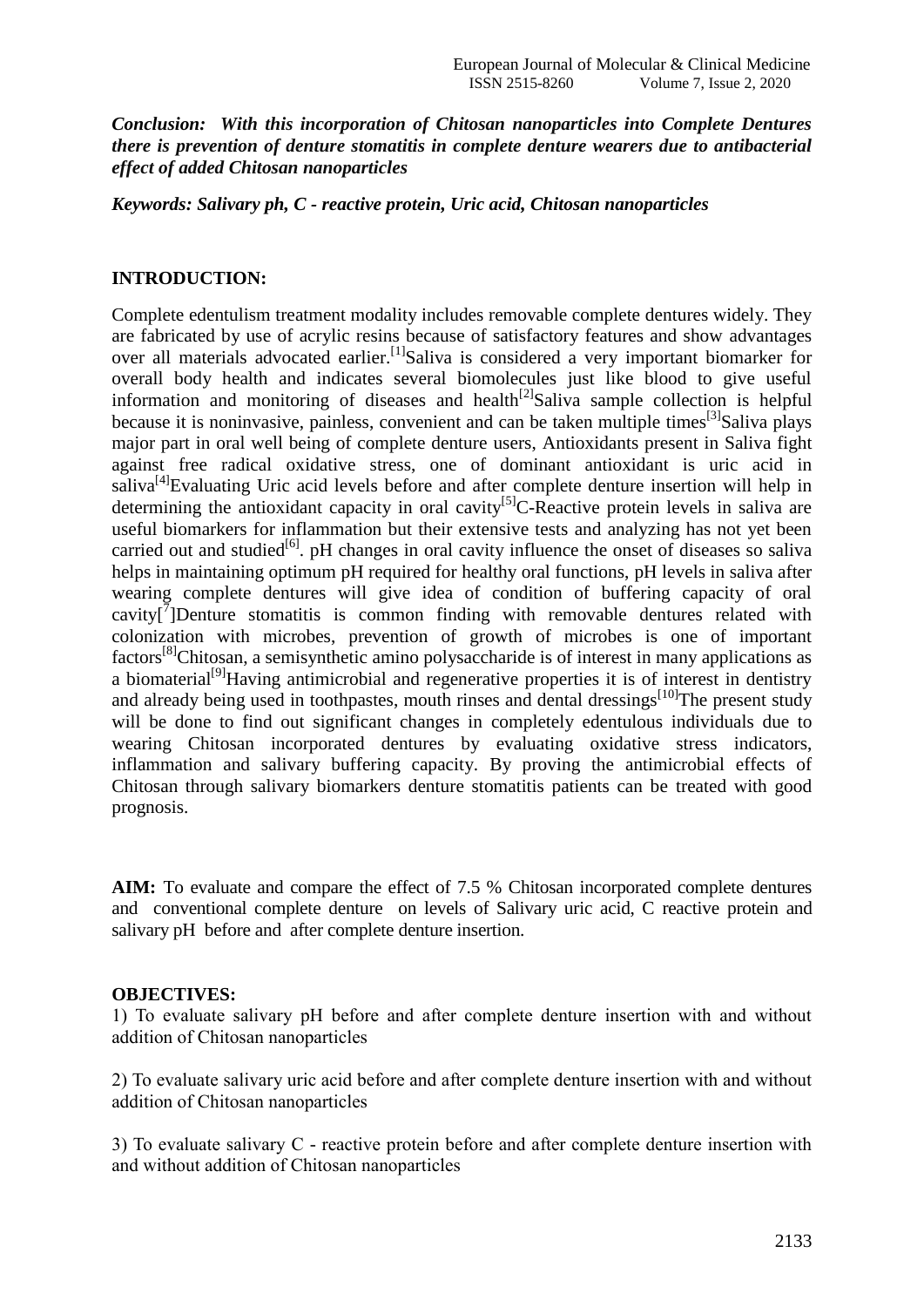4) Comparative evaluation of salivary pH, uric acid and C reactive protein before and after complete dentures use with and without addition of Chitosan nanoparticles

# **METHODOLOGY AND STUDY DESIGN**

This is a type of Interventional study. This study will be carried out at Department of Prosthodontics, Sharad Pawar Dental College, Sawangi (Meghe) DMIMS DU, Wardha. All the patients reporting to OPD with completely edentulous arches will be included in this study

Both Control group and Case group will be treated with Conventional Complete dentures, the study group will receive dentures incorporated with 7.5% Chitosan nanoparticles. Both Control and Case groups will be tested for salivary pH, Uric acid & C-Reactive Protein levels before insertion and after one month of denture insertion after period of 1 month:

**COLLECTION OF SALIVA SAMPLES**: Saliva samples will be collected from subjects immediately before the insertion and 24 hrs. after recall & one month of denture use to collect again saliva sample. Passive drooling method will be used and stored in ice chilled polypropylene vials.

**ESTIMATION OF SALIVA PH:** Salivary pH will be evaluated by pH strips

**ESTIMATION OF SALIVA URIC ACID:** Collected saliva samples will be centrifuged at 3000rpm for 15mins and analyzed by using VITROS uric slides in VITROS Chemistry Systems Automated Analyzer

**ESTIMATION OF SALIVA C-REACTIVE PROTEIN**: Supernatants will be used for CRP estimation by Enzyme Linked Immunosorbant Assay(ELISA) method

#### **MATERIALS REQUIRED -**

- Impression compound and stock edentulous impression trays
- 7.5 % Chitosan nanopowder
- Polypropylene vials
- pH strips( Bright B. Rose, Chemocraft)
- Reagent Vitrous Microslides Uric Acid
- Salivary CRP ELISA Kit
- Heat cure acrylic resin

**PARTICIPANTS** –Two groups will be made

- 1- Patients with Complete dentures without Chitosan nanoparticles
- 2 Patients with Complete dentures incorporated with Chitosan nanoparticles

**INCLUSION CRITERIA**- Completely edentulous patients

- 35-75 years of age
- Mixed gender

#### **EXCLUSION CRITERIA** – Patients with systemic disorders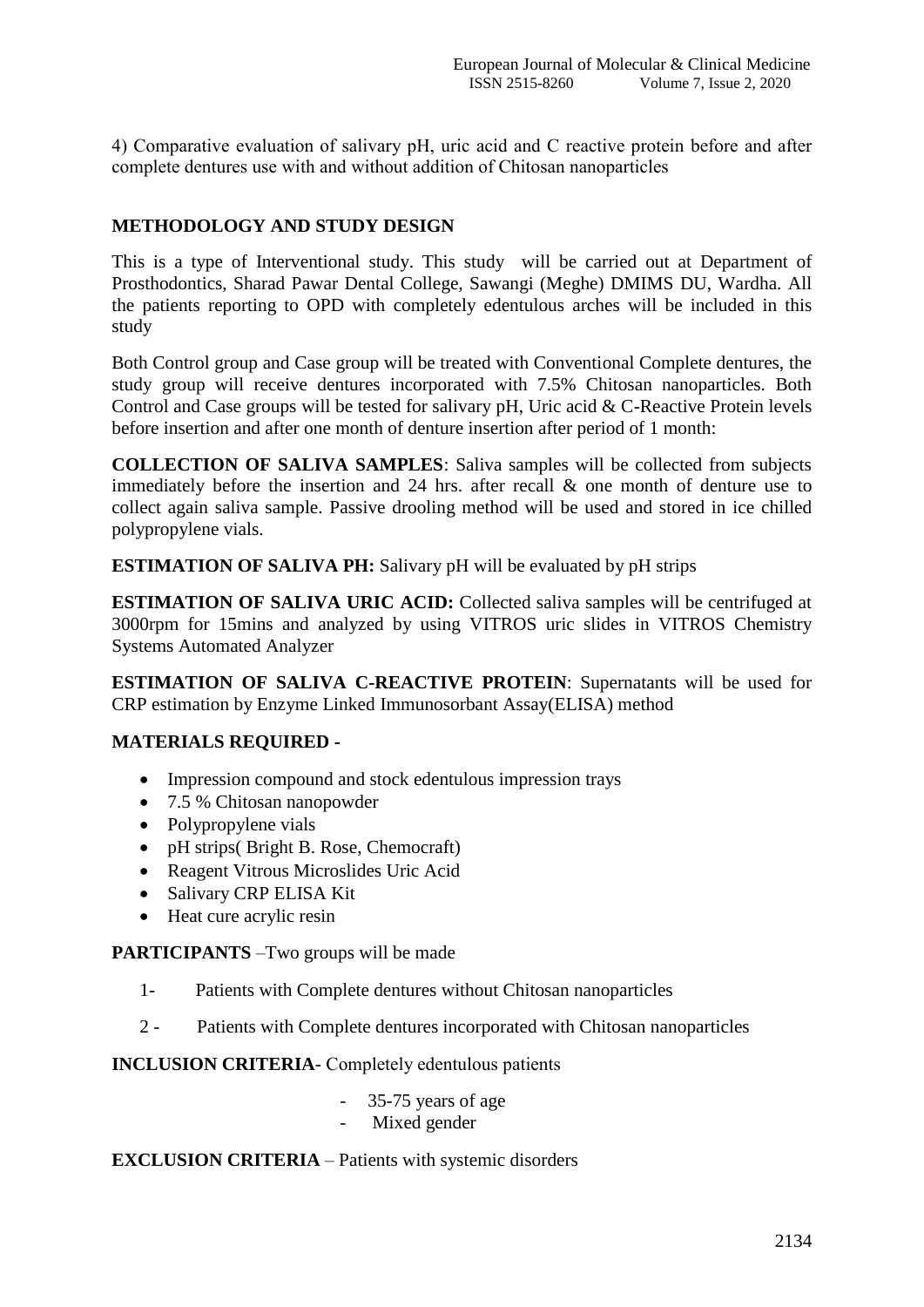- Patients with oral disorders and adverse habit
- Patients with active infections and inflammatory conditions
- Patients with surgery procedures and traumatic incidents

### **SAMPLE SIZE** – 15 PER GROUP



**EXPECTED OUTCOME**- It is expected that this study would result in increase in saliva pH and saliva uric acid levels due to antibacterial effects of Chitosan nanoparticles, which implies less fungal activity post denture insertion leading to less denture stomatitis cases

#### **DISCUSSION:**

**Carlsson J, Soderholm G et al (1969):** They carried out a study to evaluate the presence of Streptococcus S. and Streptococcus M. in patients wearing full dentures, 20 edentulous patients were evaluated and it was found that Streptococcus S. could be retrieved from 17 subjects and Streptococcus M. from 14 samples , Streptococcus salivarius was found in all 20 samples. $[11]$ 

**Christodoulides N, Mohanty S et al (2005):** Measured the salivary C reactive protein in humans by using microchip assay system , found that increased responsiveness of microchip system(10pg ml of CRP with 1000 times dilution of saliva) is due to its intrinsic increased signal to noise rate resulting from higher beading surface stating chronic periodontitis maybe related with greater levels of salivary  $CRP^{[12]}$ 

**Nikolopoulo F, Tzortzopoulu E et al (2007) :** studied the variation of resting salivary pH before and after Prosthodontic treatment in implant supported denture wearers, and found that there were statistical differences in ranges of pH of saliva after 15 days of use of dentures and significant difference in groups of implant over dentures.<sup>[13]</sup>

**T Arai, T Ueda et al (2009) :** did studies on inhibition of adherence of microorganisms to titanium dioxide coated denture base acrylic resin by comparing two categories, non-coated and coated and incubating for 24hrs to evaluate biofilm formation, they concluded that coating a denture base acrylic resin with tiO2 resulted in preventive effect on attachment of DS. Sanguis and alteration of C albicans  $^{[14]}$ 

**Zahra Atai, Mohammad Atai et al (2016)** : Studied the antimicrobial effects of low molecular weight Chitosan solution on Candida Albicans in comparison with nystatin solution,40 patients divided into two categories one was given nystatin and other given Chitosan for 2 weeks were analyzed, disclosing that the Chitosan solution greatly reduced erythematous surface, inflammatory sensation and number of blastophores and mycelia<sup>[15]</sup>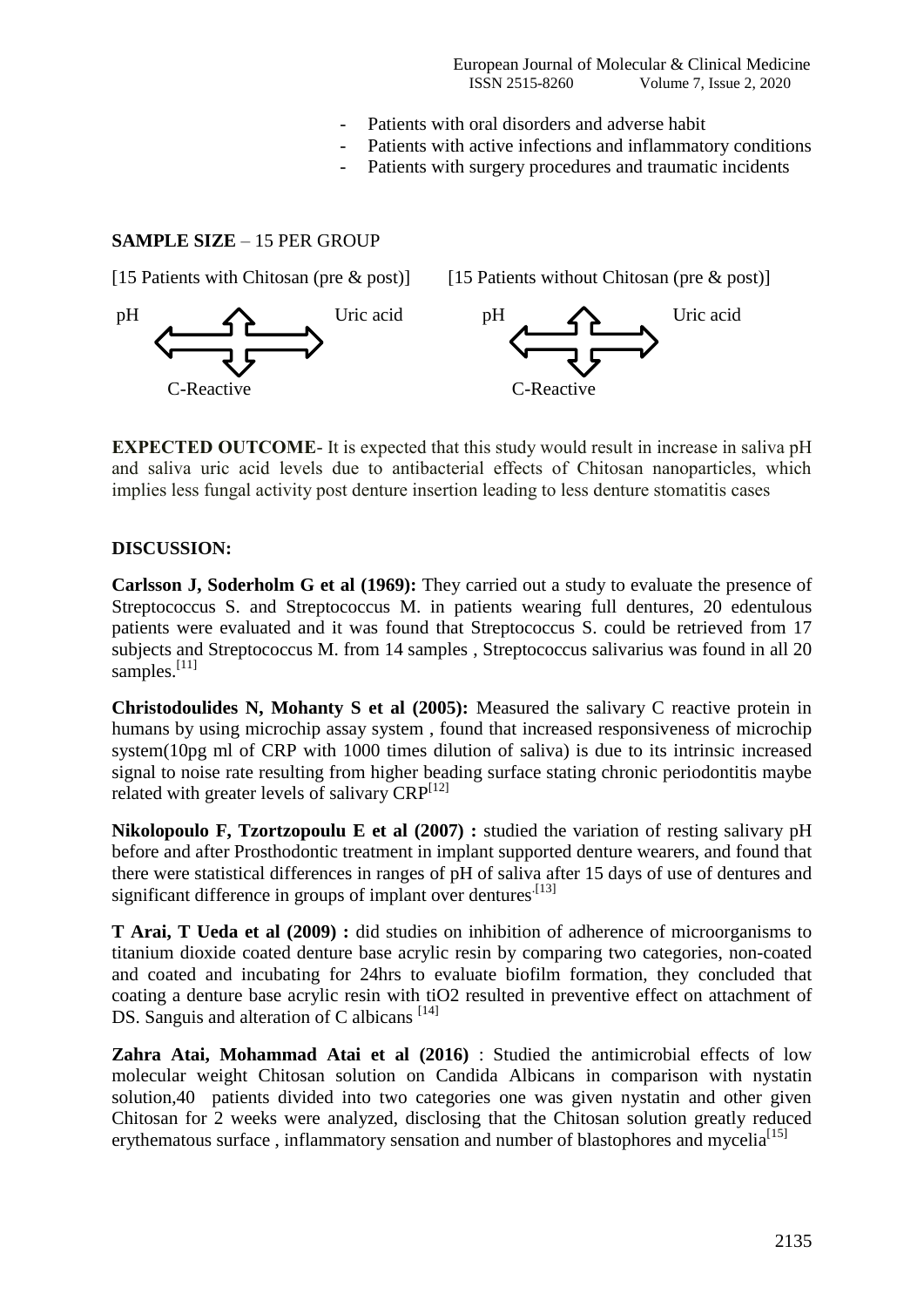**Mieszko W, Eric wolf et al (2017)** : analyzed the uniform thicknesss and attachment strength of Chitosan layering on denture bases made of polymethylmethacrylate using 20 PMMA cylinders, attachment strength was evaluated by enacting tooth brushing and removal of chitosan layers was measured quantitatively, the layering technique described proved chitosan layers with good attachment strength but varying thickness, 4% chitosan coating allowed uniform thickness and very well be used in oral medicine and dentistry<sup>[16]</sup>

Different Studies related to treatment modalities in edentulous patients were reported by Mzezewa et al <sup>[17]</sup>, Panchbhai <sup>[18]</sup> and Rai et al <sup>[19]</sup> Chaturvedi et al <sup>[20]</sup>.

**CONCLUSION:** With this incorporation of Chitosan nanoparticles into Complete Dentures there is prevention of denture stomatitis in complete denture wearers due to antibacterial effect of added Chitosan nanoparticles. Also the improved surface characteristics and properties of prosthesis material accounts for further harmonious Oral health and long term acceptance of the denture.

## **REFERENCES:-**

- [1] Hong G, Murata H, Li Y,Sadamori S,Hamada T, Influence of denture cleansers on the color stability of three types of denture base acrylic resin. Journal of Prosthetic Dentistry,101,2009,205-213
- [2] Aguirre A,Testa-Weintraub LA, Banderas JA, Haraszthy GG, Reddy MS, Levine MJ, Sialochemistry; a diagnostic tool?, Critical Reviews in Oral Biology and Medicine,4,1993,343-350
- [3] Mandel ID,A Contemporary View of Salivary Research, Critical Reviews in Oral Biology and Medicine,4,1993,599-604
- [4] Miricescu D,Greabu M, Totan A, Didilescu A, Radalescu R, The antioxidant potential of saliva; clinical significance in oral diseases,Therapeutics Pharmacalogy and Clinical Toxicology,2011,15,139-143
- [5] Halliwell B, Reactive oxygen species in living systems; source biochemistry, and role in human disease.American Journal of Medicine,Sppl,.3C,1991,14-22
- [6] Rao NL, Shetty S, D'Souza J,Prasad RM,Vishal B,Shariff MH, Raghvendra U, Saliva C-Reactive protein levels in patients with acute urticarial,Biomedical research 22,2011,90-92
- [7] Lakhyani R, Wagdargi SS, Saliva and its importance in Complete Denture Prosthodontics,National Journal of Integrated Research in Medicine,3,2012,139-146
- [8] Dutta,P.K;Dutta J.;Tripathi, V. Chitin and chitosan; Chemistry,properties and applications. J. sci. Ind. Res,2004,63,20-31
- [9] Wieckiewicz, M; Boening, W.K;Grychowska, N; Paradowska-Stolarz,A. Clinical application of chitosan in dental specialities.Mini Rev.Med.Chem.2017,17,401-409
- [10] SkoskiewiczMalinowska,K;Kaczmarek,U;Malicka,B;Walczak,K;Zietek,M.Ap plication of chitosan and propolis in endodontic treatment;A review. Mini. Rev. Med. Chem. 2017,17,410-434
- [11] Carlsson J,Soderholm G, Almfedt I, Prevalence of Streptococcus sanguis and S. mutans in the mouth of persons wearing full dentures,Archives of Oral Biology,14,1969,243-249
- [12] Christodoudiles N,Mohanty S, Miller CS, Langub MC, Floriano PN, Dharshan P, Ali MF, Bernard B, Romanovic D,Ansyln E, Fox PC, Mcdevitt JT, Apllication of